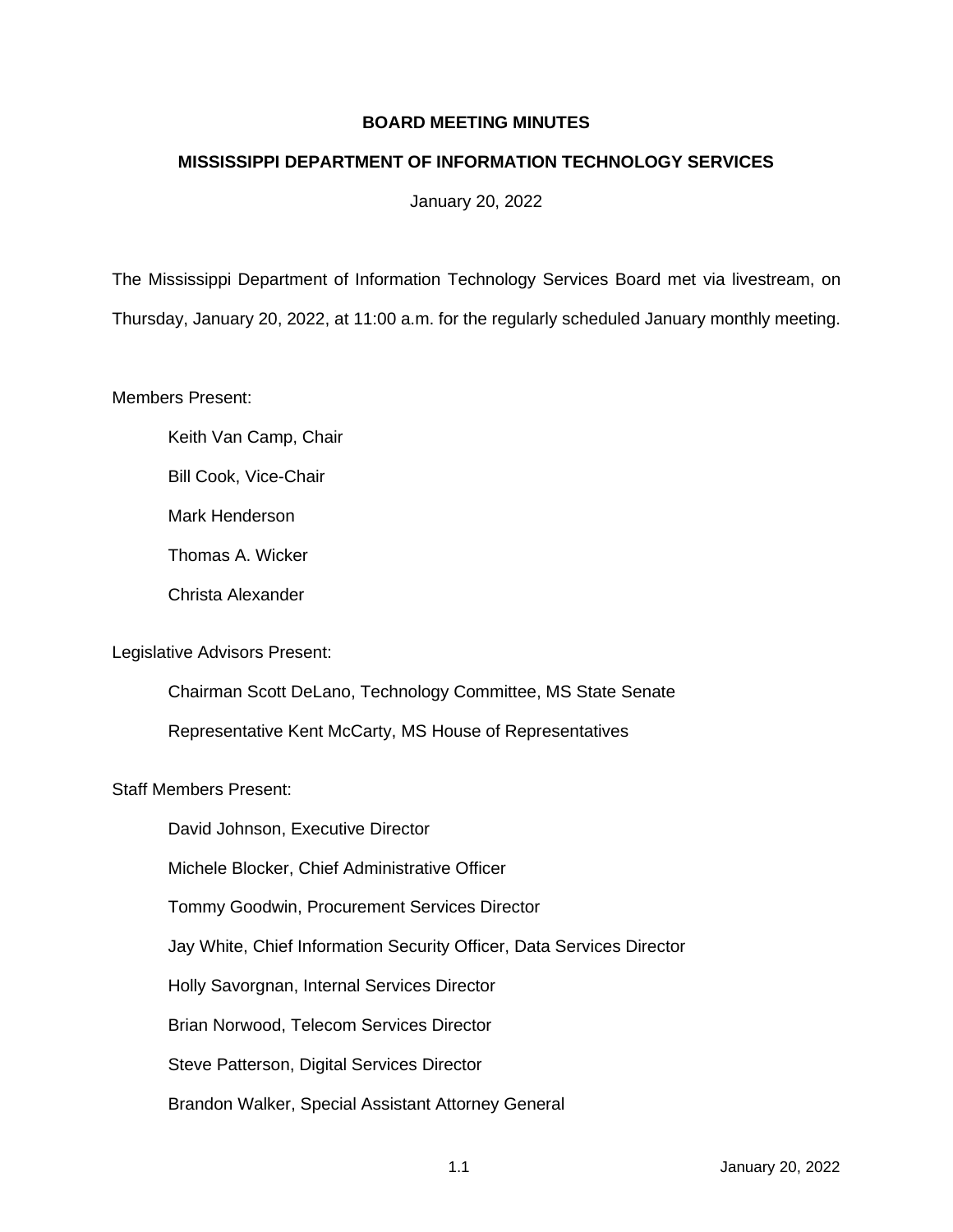Michelle Smith, Procurement Process Specialist Tangela Harrion, Procurement Team Leader Justin Faucette, Procurement Team Leader Renee Murray, E-Government Program Lead Nita Caylor, Technology Consultant Bill Brinkley, Technology Consultant LaTonya Kirkland, Technology Consultant Debbie Parker, Technology Consultant Tiffany Hollis-Johnson, Technology Consultant Roshunda Mitchell, Technology Consultant Cam Proctor, Network Engineer Lori Adams, Planning and Policy Specialist Katie White, Web and Publications Specialist Pam Sinclair, Business Relationship Analyst Betsy Ward, Security Operations Manager Leslie Swilley, Administrative Specialist Emily Grace Cole, Human Resources Specialist Suzanne Biggers, Billing Specialist Debbie Britt, Billing Specialist

## Others Present:

Mackenzie Dickerson, Office of the Governor Jim Martin, Mississippi State University Billy Klausner, Mississippi State University Martin Rivera, Mississippi State University Timothy Griffin, Mississippi State University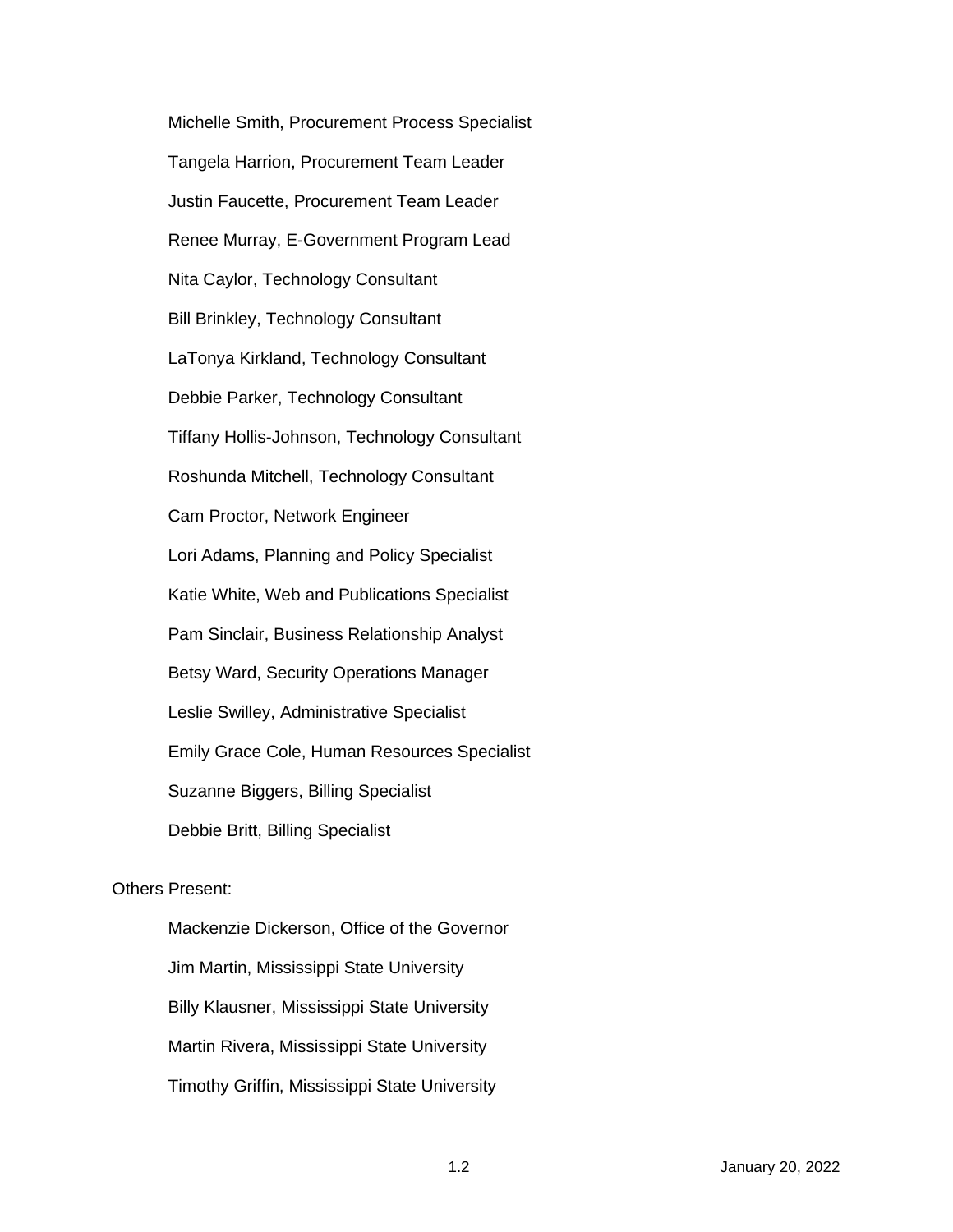Michele Dayton Patton, University of Mississippi Jason Pardoe, University of Mississippi Nishanth Rodrigues, University of Mississippi David Sliman, University of Southern Mississippi Dr. Deborah Dent, Jackson State University Gregory Anderson, Jackson State University Sheila Kearney, University of Mississippi Medical Center Jill Chastant, Mississippi Division of Medicaid Mark Allen, Mississippi Department of Health Rob McClure, AT&T Mary Tucker, BCI Heath Walters, BCI Terry Lowery, Oracle Jimmy Webster, C Spire Roger Hicks, C Spire Kristen Hinton, Cisco Jordan Nohra, Cisco Chris Salmon, Amazon Brad Barker, Dell Technologies Charlie Case, CORE Technology Laura Killebrew, IBM Karen Newman, The Clay Firm Violet Morgan, M&S Mobile Notary, LLC

#### **\*\*\*\*\*\*\*\*\*\*\*\*\*\*\*\*\*\*\*\*\*\*\*\*\***

Keith Van Camp called the meeting to order and asked guests to send an email with their name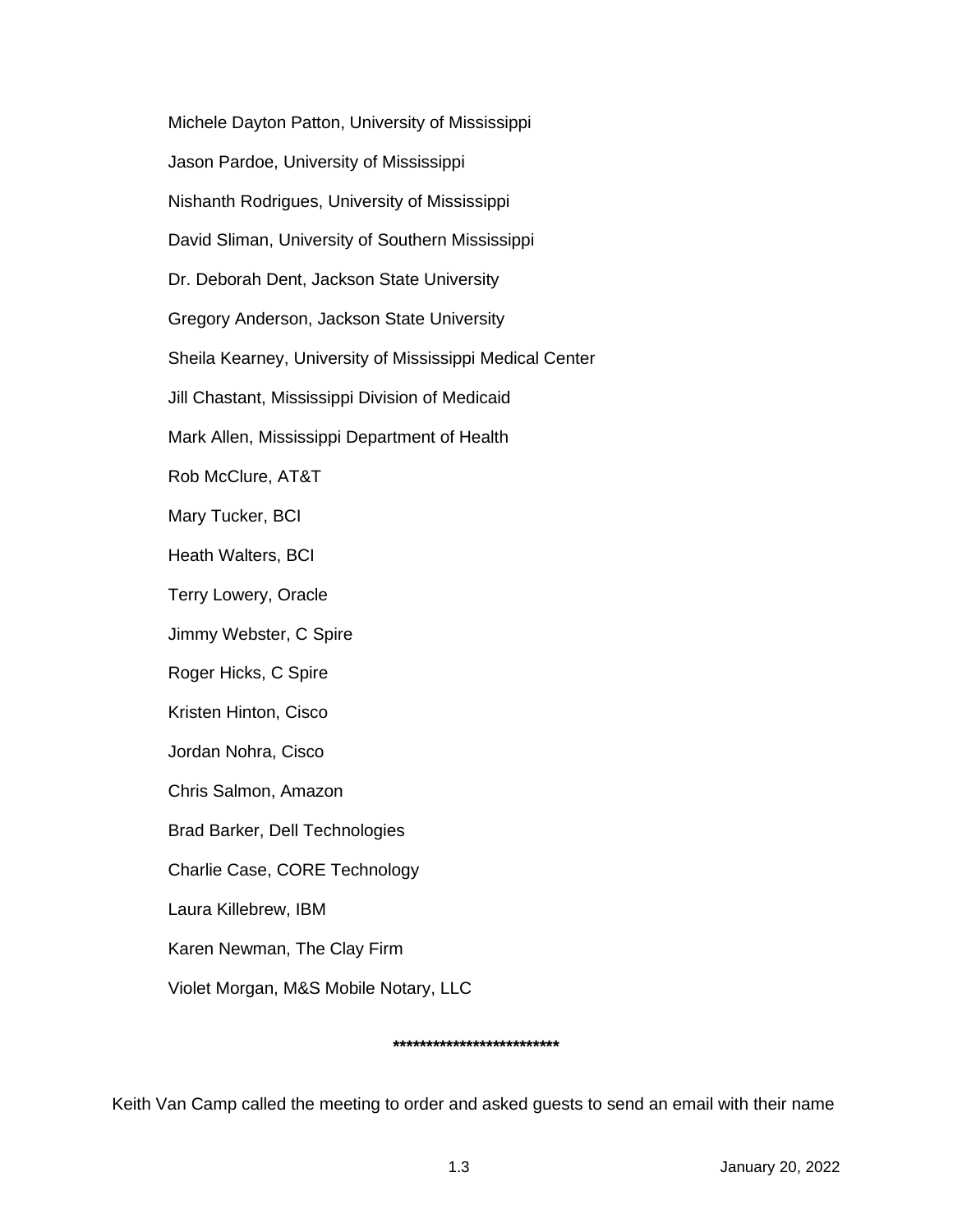and the entity they represent to [meetingminutes@its.ms.gov.](mailto:meetingminutes@its.ms.gov)

#### **\*\*\*\*\*\*\*\*\*\*\*\*\*\*\*\*\*\*\*\*\*\*\*\*\***

Agenda Item No. 1: Keith Van Camp directed the Board's attention to the first agenda item, approval of the minutes from the ITS Board Meeting on December 16, 2021.

On motion by Bill Cook and second by Tom Wicker that the minutes of the meeting on December 16, 2021 be approved as written:

Motion carried; unanimously.

#### **\*\*\*\*\*\*\*\*\*\*\*\*\*\*\*\*\*\*\*\*\*\*\*\*\***

Agenda Item No. 2: Jim Martin, Associate Vice President for Corporate Engagement and Economic Development, and Mr. Billy Klauser, Associate Director for ASSURE FAA Center of Excellence for UAS for Mississippi State University, provided an introduction and high-level overview of the Mississippi Cyber Initiative (MCI).

#### **\*\*\*\*\*\*\*\*\*\*\*\*\*\*\*\*\*\*\*\*\*\*\*\*\***

Agenda Item No. 3: Tiffany Hollis-Johnson, Michele Dayton Patton, Director of Telecommunications, and Jason Pardoe, Network Analyst IV, presented Project No. 46792, requesting approval of an exemption for the **UNIVERSITY OF MISSISSIPPI (UM)** to request proposals for the acquisition of a complete Wi-Fi and edge switching upgrade. The staffs of ITS and UM jointly recommended approval of the exemption request at a total estimated 5-year life cycle cost of \$4,969.000.00. UM will solicit proposals in accordance with all statutory requirements for such acquisitions.

On motion by Tom Wicker and second by Mark Henderson that the staff recommendation be approved:

Motion carried; unanimously.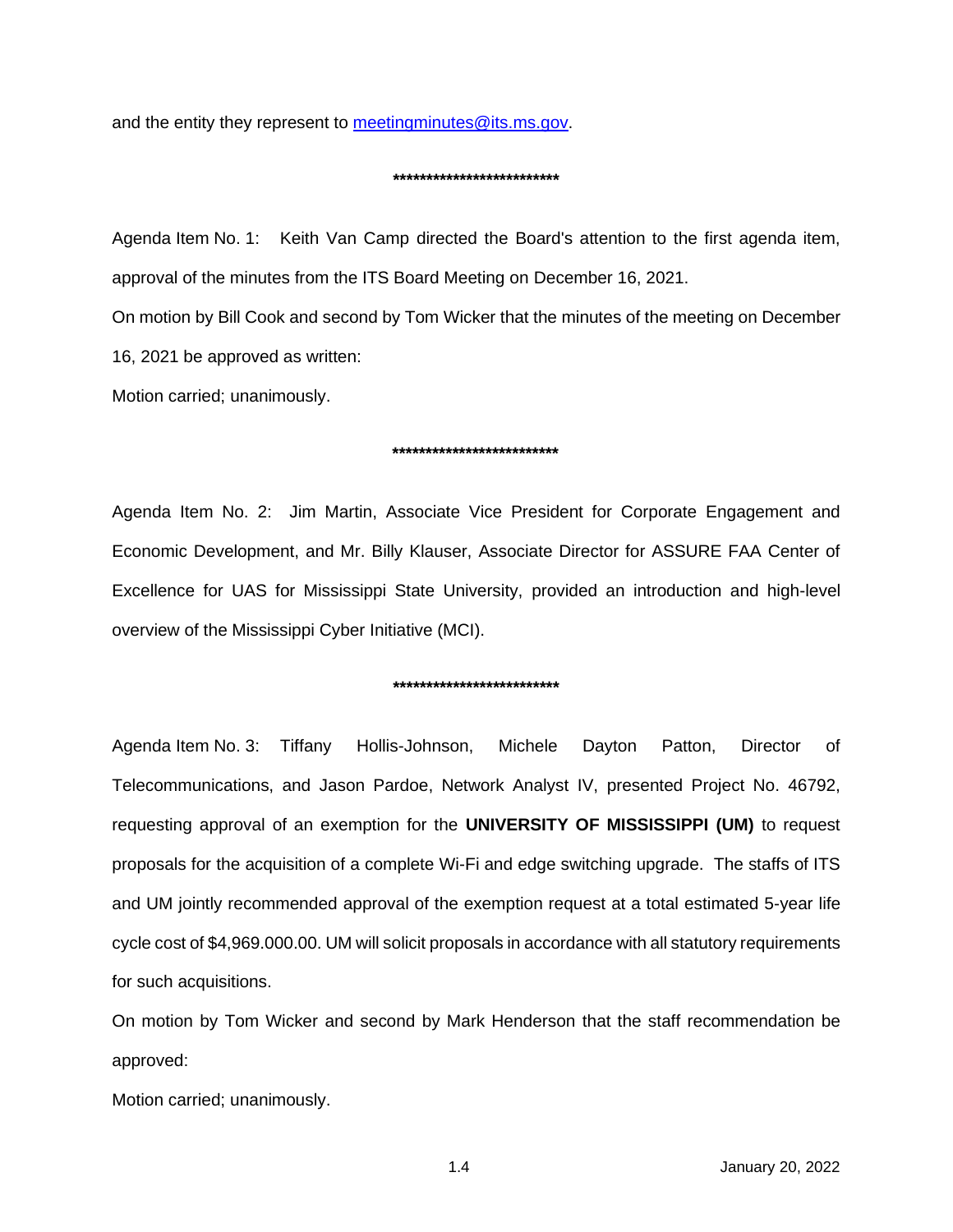Agenda Item No. 4: Roshunda Mitchell, Dr. Deborah Dent, Chief Information Officer, and Gregory Anderson, Director of Academic Information Technology, presented the recommendation for Project Number 46842 for the continuation of and increase to the Agreement with Instructure, Inc. for Canvas Learning Management System and support for **JACKSON STATE UNIVERSITY (JSU)**. The staffs of ITS and JSU jointly recommended approval of the continuation of and increase to the Agreement with Instructure, Inc through March 31, 2027, in an amount not to exceed \$847,743.62 for Canvas Learning Management System and support. With this increase, the revised total not-to-exceed lifecycle cost of this project is \$1,765,548.63.

On motion by Bill Cook and second by Mark Henderson that the staff recommendation be approved:

Motion carried; unanimously.

#### **\*\*\*\*\*\*\*\*\*\*\*\*\*\*\*\*\*\*\*\*\*\*\*\*\***

Agenda Item No. 5: Tommy Goodwin and Brian Norwood, Telecommunications Services Director, presented the recommendation for RFP No. 5000-46802 to extend the Voice and Data migration deadline with Telepak Networks, Inc. d/b/a C Spire to be, at a minimum, February 28, 2022, for the **MISSISSIPPI DEPARTMENT OF INFORMATION TECHNOLOGY SERVICES (ITS)**. The staff of ITS recommended approval to extend the Voice and Data migration deadline with Telepak Networks, Inc. d/b/a C Spire to be, at a minimum, February 28, 2022, or another month-end date selected by the Board.

On motion by Tom Wicker and second by Bill Cook that the ITS Board convene in closed session to determine the need for an executive session:

Motion carried; unanimously.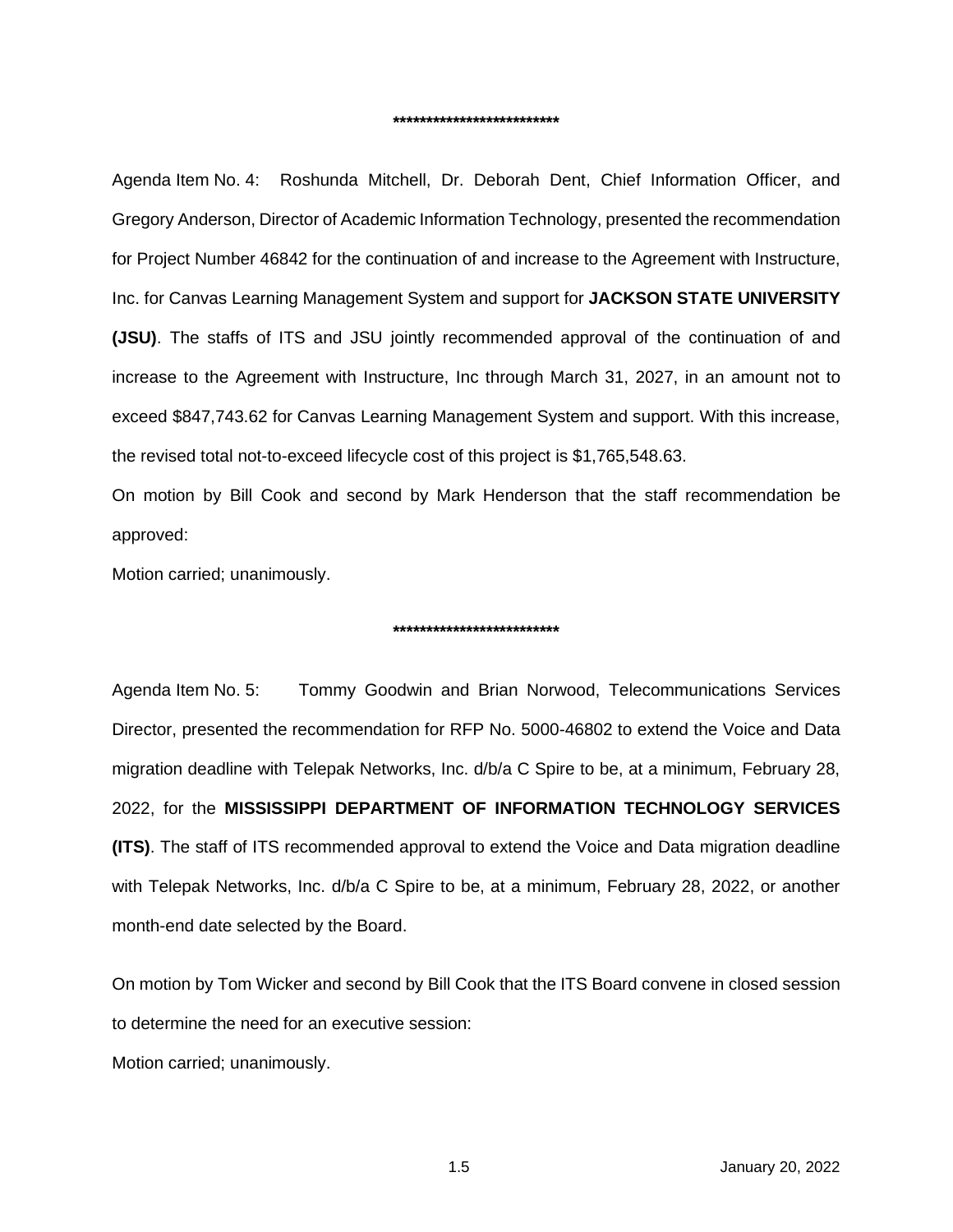The Mississippi Department of Information Technology Services Board convened in closed session.

## Members Present:

Keith Van Camp, Chair

Bill Cook, Vice-Chair

Mark Henderson

Thomas A. Wicker

Christa Alexander

#### Legislative Advisors Present:

Chairman Scott DeLano, Technology Committee, MS State Senate

Representative Kent McCarty, MS House of Representatives

# Staff Members Present:

David Johnson, Executive Director Michele Blocker, Chief Administrative Officer Tommy Goodwin, Procurement Services Director Steve Patterson, Digital Services Director Brian Norwood, Telecom Services Director Brandon Walker, Special Assistant Attorney General Nita Caylor, Technology Consultant Michelle Smith, Procurement Process Specialist

During the closed session, the ITS Board discussed the need to go into executive session. On motion by Tom Wicker and second by Bill Cook that the ITS Board convene in executive session: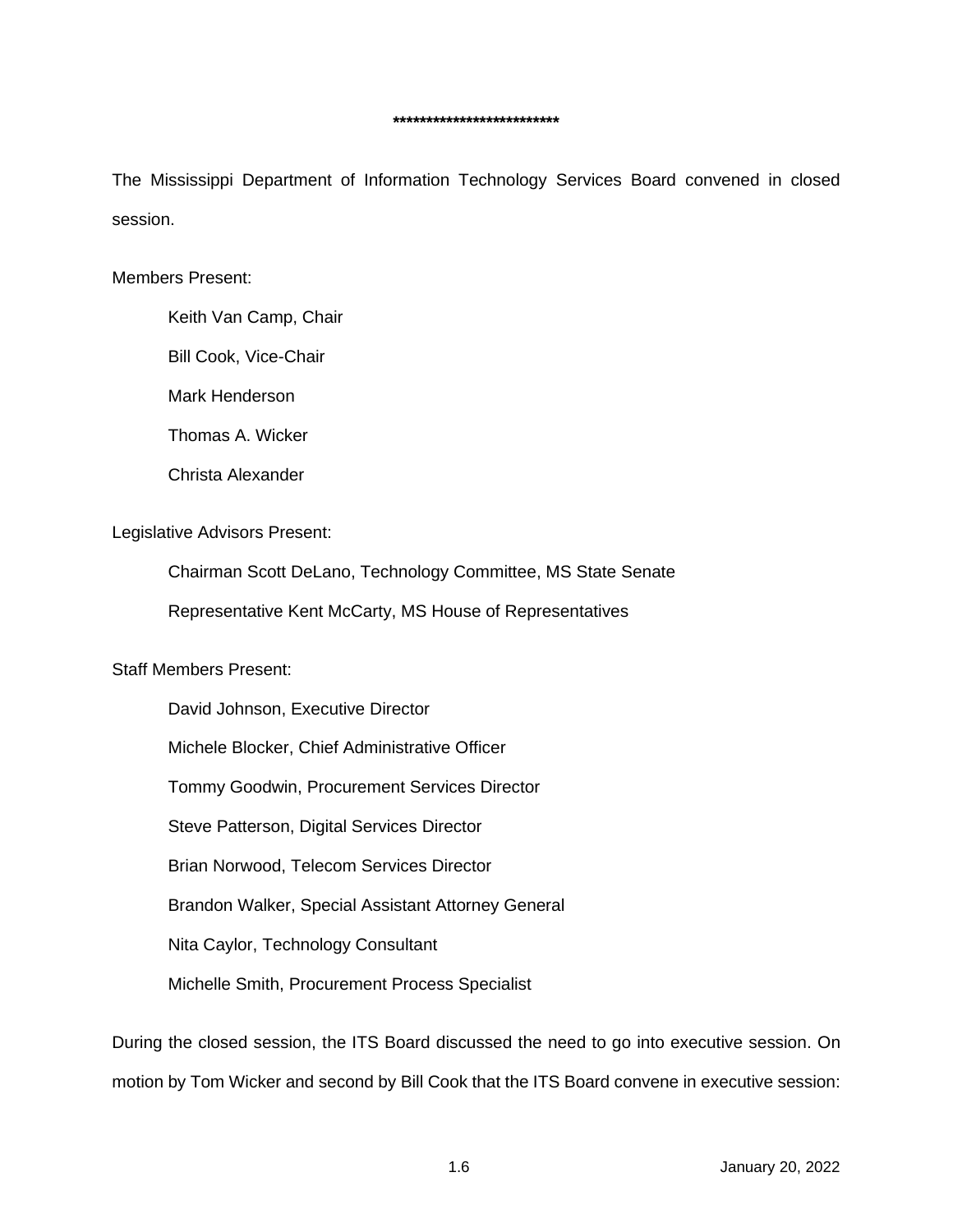Motion carried; unanimously.

#### **\*\*\*\*\*\*\*\*\*\*\*\*\*\*\*\*\*\*\*\*\*\*\*\*\***

The Mississippi Department of Information Technology Services Board reconvened in open session with the same present as in the initial open session.

Keith Van Camp announced that during the closed session, the ITS Board discussed the need to convene in executive session for : strategy sessions or negotiations with respect to prospective litigation regarding an alleged breach of a procurement contract where an open meeting would have a detrimental effect on the litigating position of the public body in accordance with Mississippi Code Annotated Section 25-41-7(4)(b).

## **\*\*\*\*\*\*\*\*\*\*\*\*\*\*\*\*\*\*\*\*\*\*\*\*\***

The Mississippi Department of Information Technology Services Board convened in executive session with the same present as in the closed session for discussion of the above stated reason.

On motion by Bill Cook and second by Christa Alexander that the ITS Board reconvene in open session:

Motion carried; unanimously.

## **\*\*\*\*\*\*\*\*\*\*\*\*\*\*\*\*\*\*\*\*\*\*\*\*\***

The Mississippi Department of Information Technology Services Board reconvened in open session with the same present as in the initial open session.

Keith Van Camp announced that no actions were taken by the ITS Board during executive session and directed the ITS Board's attention back to the agenda and Agenda Item No. 5.

On motion by Tom Wicker and second by Bill Cook that the Voice and Data migration deadline